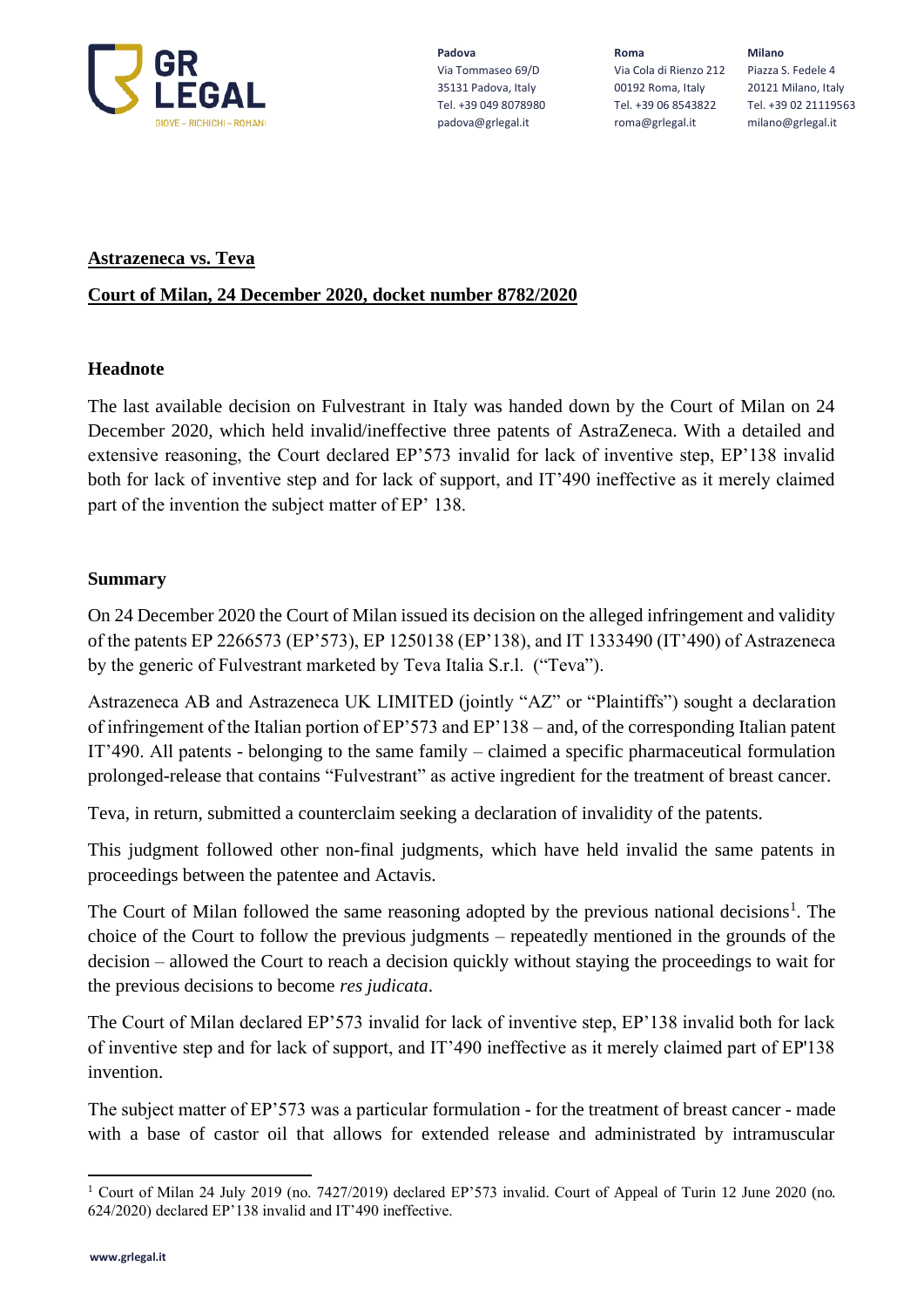administration. In order to assess the validity of the patent, the Court applied the so-called *problem solution approach.* The person skilled in the art was identified in a team of experts, including at least one pharmacologist and one chemist specialised in pharmaceuticals with extensive knowledge of formulations based on steroids and, optionally, an oncologist specialized in the treatment of breast cancer. The closest prior art was identified in a publication of Howell ("H.") – published in the British Journal of Cancer in 1996.

The technical problem to be solved as the subject of the patented invention was defined as: make available a pharmaceutical formulation with a base of castor oil containing Fulvestrant in high concentration which allows for sufficient release of Fulvestrant over a prolonged period of time, so that it is therapeutically effective, safe and well tolerated by patients in the treatment of breast cancer.

The invention was considered obvious by combining H. with another publication (McLeskey) which disclosed the only feature of the invention missing in H. (i.e. the co-solvents - ethanol and benzyl alcohol - used in EP'573 to solubilize Fulvestrant in castor oil).

The Court rejected *inter alia* the argument of the plaintiffs that in H. there was a technical prejudice to use a high concentration of Fulvestrant.

As to the lack of inventive step of EP'138, a patent having as subject matter a second medical use of the same formulation of EP '573, the person skilled in the art was the same team of experts identified for EP'573 and the Court based its conclusions on the same publications which led to the invalidity of EP '573.

In particular, H.'s publication was considered as the closest prior art document. H. described a clinical study - performed on 19 patients - in which the pharmacological and anticancer effects of Fulvestrant were evaluated. H. in his article disclosed all the characteristics claimed by EP'138, except for the presence in the formulation of co-solvents.

The Court rejected AZ's argument that the therapeutically effective plasma level (claimed by the patent) could not be deduced from H.'s study because of the small and then unreliable number of patients involved in the study. The Court held that the study was reliable as it had been included in the dossier for the marketing authorization for Faslodex (the medicine based on Fulvestrant, marketed by AZ) sent to the regulatory authorities.

It is worth noting that the Court rejected the patentee's argument that H. could not be considered as part of the state of art because it did not describe in detail the Fulvestrant formulation thus not allowing to reproduce the teaching. According to the Court, differently from the assessment of novelty, the reproducibility requirement is not decisive to assess whether a document is part of the state of the art.

AZ alleged that the technical problem had to be identified in maintaining the characteristics of the Fulvestrant formulation. However, the Court observed that starting from H. the technical problem had to be identified as providing a formulation with high doses of Fulvestrant therapeutically effective, safe, and well tolerated by the patient.

According to the Court, the solution of the technical problem was obvious in the light of the publication of M. In particular, the Court held that i) M.'s study is a publication in the same field; ii)